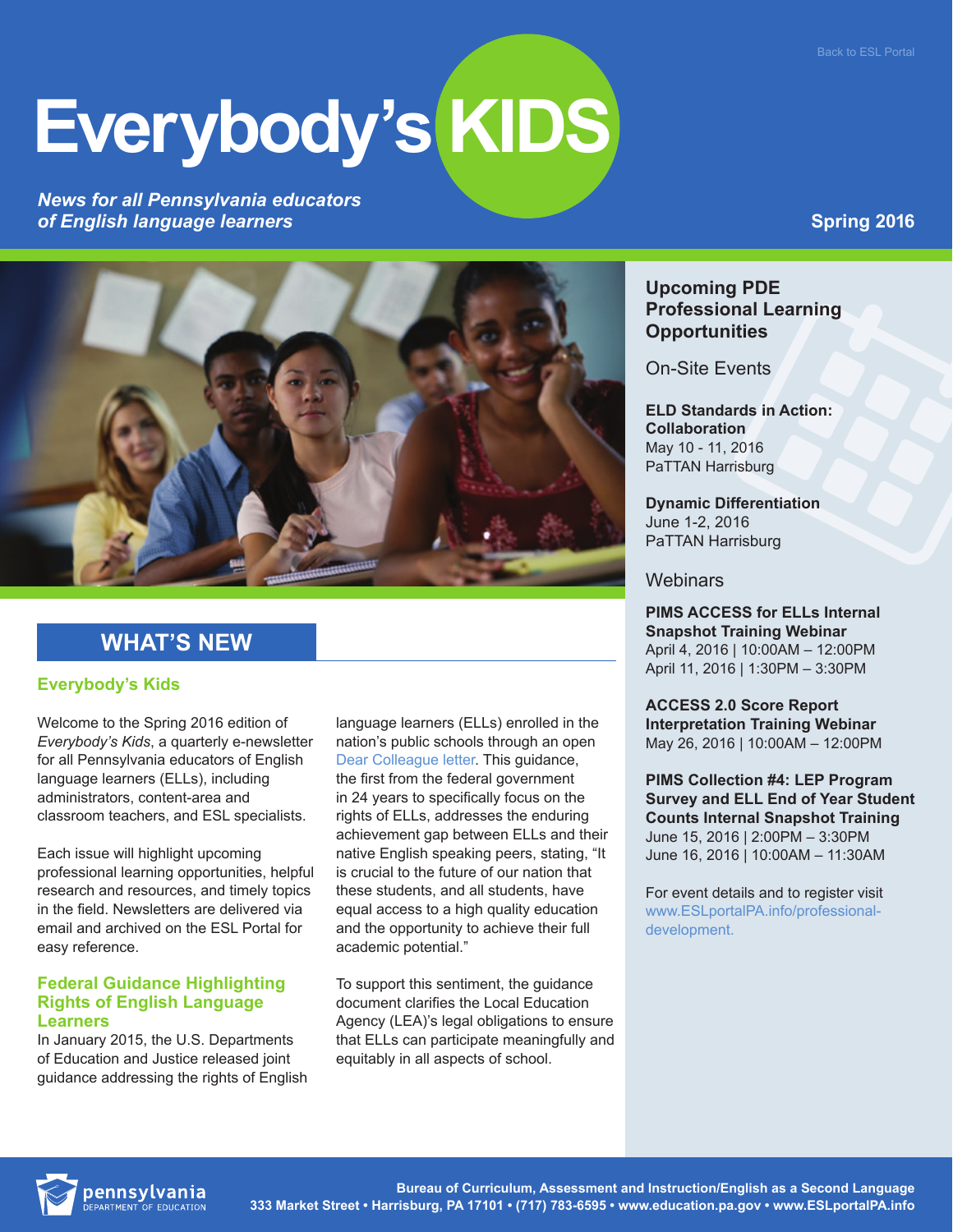Released in addition to the letter are supporting materials available at the Office [of Civil Rights' web page,](http://www2.ed.gov/about/offices/list/ocr/ellresources.html) including:

Ensuring English Learner Students Can Participate Meaningfully and Equally in Educational Programs (fact sheet)

Information for Limited English Proficient Parents and for Schools and School Districts that Communicate with Them (fact sheet)

[English Learner Tool Kit](http://www2.ed.gov/about/offices/list/oela/english-learner-toolkit/index.html), developed to help state and local agencies meet their obligations to ELLs. Chapters include:

- Identifying All English Learner Students
- Providing English Learners with a Language Assistance Program
- Staffing and Supporting an EL Program • Meaningful Access to Core Curricular,
- Extra Curricular Programs
- Creating an Inclusive Environment and Avoiding Unnecessary Segregation
- Addressing English Learners with **Disabilities**
- Serving English Learners who Opt-Out of EL Programs
- Monitoring and Exiting English Learners from EL Programs and Services
- Evaluating the Effectiveness of a Districts EL Program
- Ensuring Meaningful Communication with Limited English Proficient Parents

A PennLink with Pennsylvania-specific interpretive guidance regarding this document will be released shortly and posted on the ESL Portal.

#### **Education Connections Online Learning Community**

Created by the Center for Applied Linguistics in partnership with the University of Oregon, Education Connections is a new online learning community for ESOL professionals. Membership is free, and provides access to a variety of online resources, including webinars, lesson planning tools, and a professional learning community focusing on standards-based instruction.

Archived webinar topics include:

- From NCLB to Next Generation College and Career-Ready State Standards: Supporting ELLs in an Era of Standards
- Dropouts, Dreamers, and Alternative Pathways to College: Creating Viable Options for Overage-Undercredited ELLs
- Whole School Success with ELLs and All Students

Join today at www.obaverse.net/edconnect/

## **RESEARCH, RESOURCES & LEARNING OPPORTUNITIES**

#### **Raising Expectations for English Language Learners (ELLs) in the Era of Common Core**

The Council of Great City Schools, a network of 67 large, urban school districts across the nation, has released *A Framework for Raising Expectations and Instructional Rigor for English Language Learners*. The framework defines a new vision for English language development, shares examples of instructional delivery models and provides step-by-step guidance for selecting instructional materials that will accelerate the acquisition of academic language and grade-level content for all English learners.

With more than 1.2 million English language learners enrolled in its member districts, the council sought to develop an English Language Development (ELD) 2.0 Framework to address the challenges of fostering language acquisition while simultaneously equipping ELLs with college and career readiness through equitable access to content area learning.

In addition to explicitly discussing the increased academic language demands of the Common Core, the framework addresses ELD program models and delivery options, and presents a user's guide for evaluating instructional materials for use with ELLs. The main criteria for resource evaluation include confirmation that:

- Materials were designed for and validated for use with ELLs
- The philosophy and pedagogy related to English language acquisition establish high expectations
- There is an explicit and substantive alignment to the Common Core

To access the complete framework, including a resource evaluation rubric, visit the [Council of Great City Schools.](http://www.cgcs.org/cms/lib/DC00001581/Centricity/Domain/4/Framework%20for%20Raising%20Expectations.pdf)

On April 22, 2015, the Mid-Atlantic Equity Consortium recorded the webinar [Using](http://www.safeschools.info/maec-online-sessions/)  [the ELD 2.0 Framework to Improve](http://www.safeschools.info/maec-online-sessions/)  [Instructional Programs for ELLs](http://www.safeschools.info/maec-online-sessions/), which includes an in-depth discussion of the framework and details of its implementation by the School District of Philadelphia.



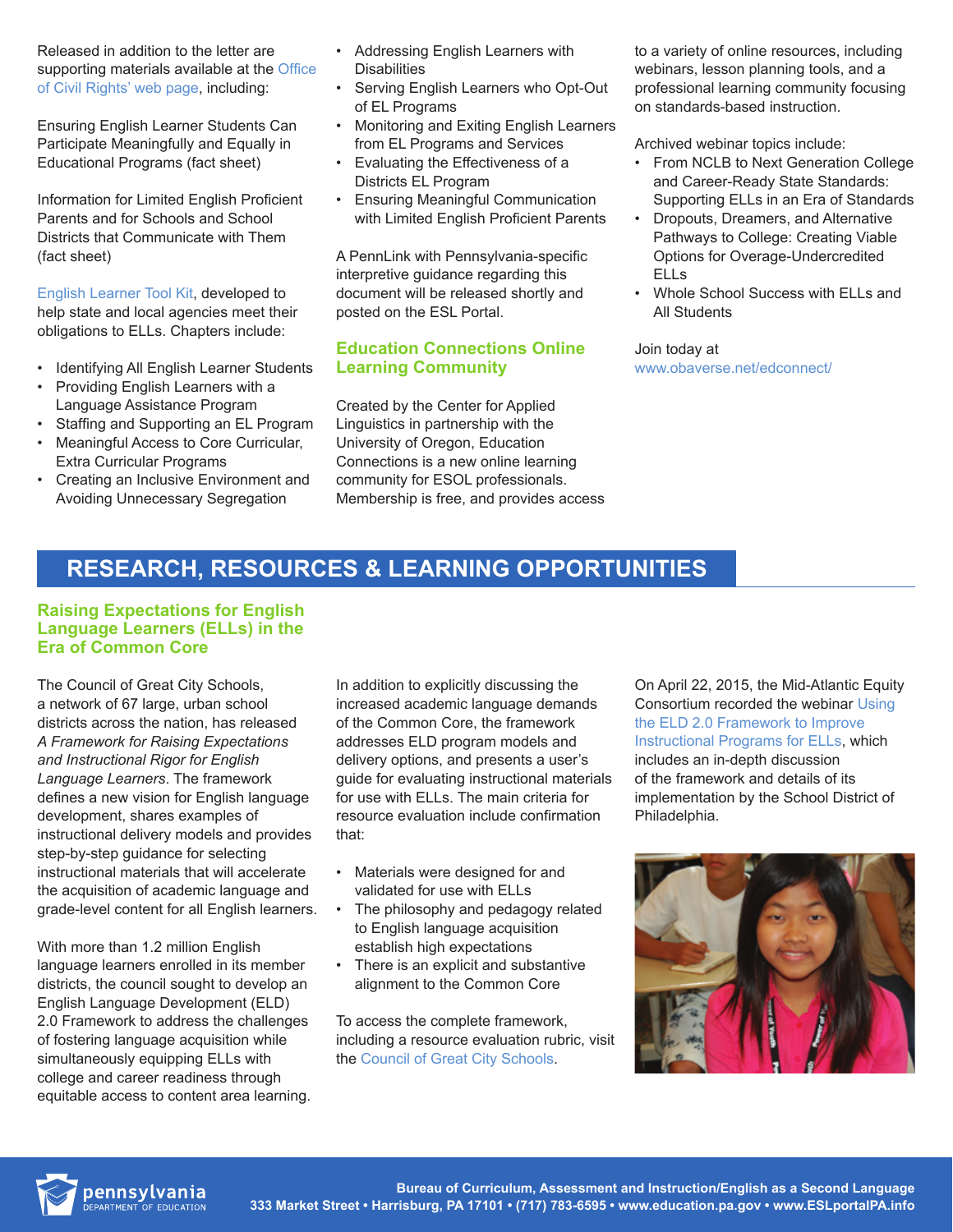#### **Teaching Academic Content and Literacy to English Learners in Elementary and Middle School**

Developed by the Institute of Education Sciences (IES), this [practice guide](http://ies.ed.gov/ncee/wwc/pdf/practice_guides/english_learners_pg_040114.pdf) addresses evidence-based strategies for building the language and literacy skills necessary for elementary and middle school English language learners to succeed in the era of college and career readiness standards.

Geared towards classroom teachers and administrators alike, this guide centers around four key recommendations:

- 1. Teach a set of academic vocabulary words intensively across several days using a variety of instructional strategies.
- 2. Integrate oral and written English language instruction into content-area teaching.
- 3. Provide regular, structured opportunities to develop written language skills.
- 4. Provide small-group instructional intervention to students struggling in areas of literacy and English language development.

In addition to the guide from IES, REL Southwest has developed a facilitator's [guide](http://ies.ed.gov/ncee/edlabs/regions/southwest/plc.asp) to assist educator teams with professional development centered on effective integration of these strategies into the classroom. This comprehensive guide includes readings, activities, videos and handouts to support professional learning communities as they 'unpack' and apply the recommendations and strategies in the practice guide.

# **CLASSROOM TIPS, TRICKS & BEST PRACTICES**

#### **Bam! Radio – Classroom Q&A Podcast Series**

Bam! Radio, the largest education radio network in the world, houses a wealth of educational resources organized in channels dedicated to classroom educators, administrators and parents. Located in the educator channel, the *Classroom Q&A* podcast series contains a variety of archived podcasts related to ELLs. Hosted by experienced educators and running approximately 10 minutes each, the podcasts cover a brief overview of a particular educational issue, as well as practical classroom tips or approaches for immediate implementation. A sample of podcasts related to ELLs and organized by targeted audience follow:

#### Teachers:

- [The 10 Best Strategies for Teaching](http://www.jackstreet.com/jackstreet/KCQA.BrownSprenger.cfm)  [Vocabulary in the Classroom](http://www.jackstreet.com/jackstreet/KCQA.BrownSprenger.cfm)
- [Teaching English Language Learners](http://www.jackstreet.com/jackstreet/KCQA.HaynesZehr.cfm)  [\(ELL\): Five Strategies That Work](http://www.jackstreet.com/jackstreet/KCQA.HaynesZehr.cfm)
- [Making Science More Approachable to](http://www.bamradionetwork.com/classroom-q-and-a/3586-making-science-more-approachable-to-english-language-learners)  [English Language Learners](http://www.bamradionetwork.com/classroom-q-and-a/3586-making-science-more-approachable-to-english-language-learners)

#### Administrators:

- [The Three Best Ways Teachers Can](http://www.jackstreet.com/jackstreet/KCQA.SupportELL.cfm)  [Encourage Support for English Language](http://www.jackstreet.com/jackstreet/KCQA.SupportELL.cfm)  [Learners](http://www.jackstreet.com/jackstreet/KCQA.SupportELL.cfm)
- [ESL: What School Leaders Need to](http://www.jackstreet.com/jackstreet/WNAESP.Keithley.cfm)  [Know About English Language Learners](http://www.jackstreet.com/jackstreet/WNAESP.Keithley.cfm)

New podcasts are added frequently.